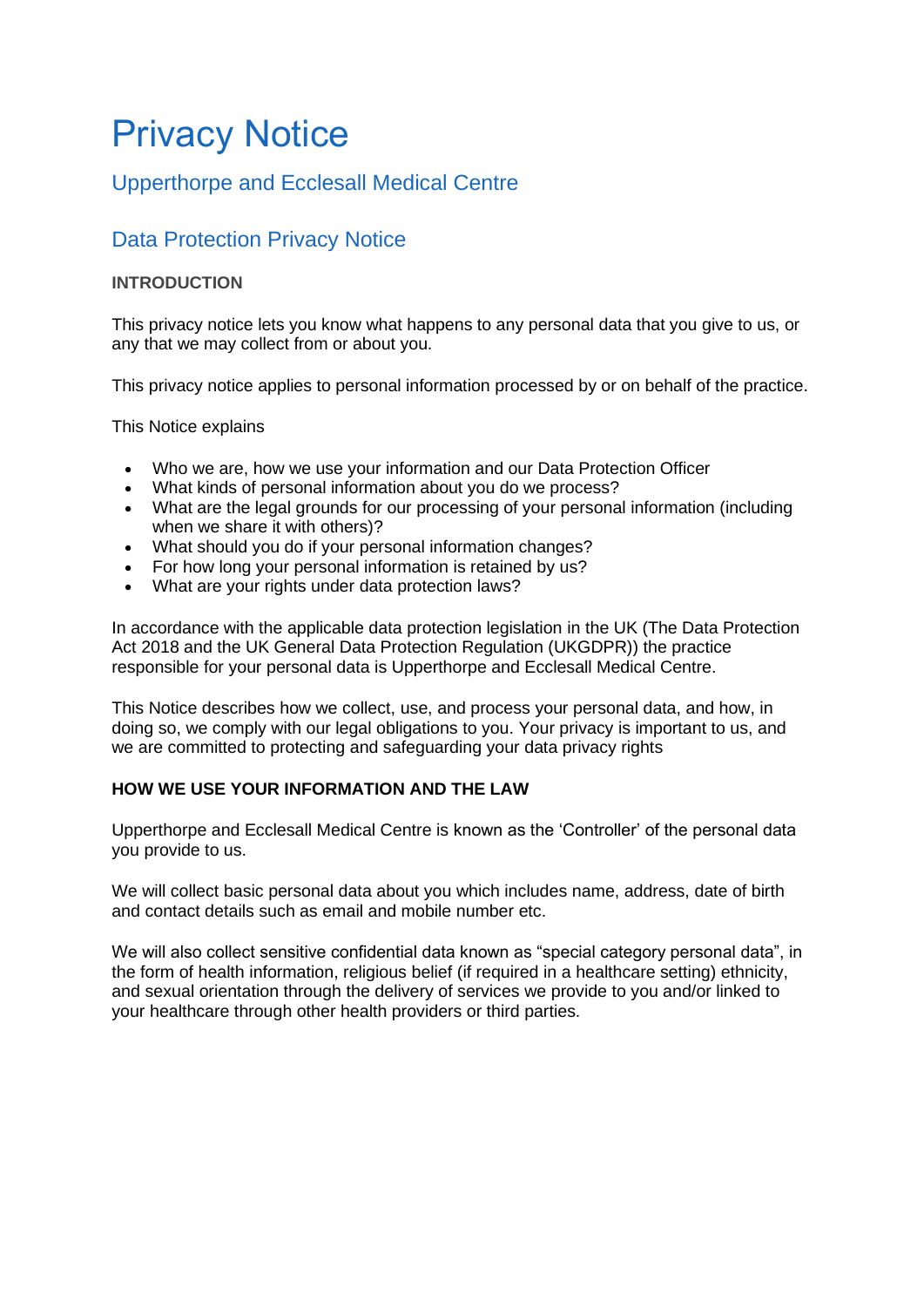#### **WHY DO WE NEED YOUR INFORMATION?**

The health care professionals who provide you with care maintain records about your health and any treatment or care you have received previously (e.g. NHS Trust, GP Surgery, Walkin clinic, etc.). These records help to provide you with the best possible healthcare.

NHS health records may be electronic, on paper or a mixture of both, and we use a combination of working practices and technology to ensure that your information is kept confidential and secure. Records which the Practice hold about you may include the following information:

- Details about you, such as your address, carer, legal representative, emergency contact details
- Any contact the surgery has had with you, such as appointments, clinic visits, emergency appointments, etc.
- Notes and reports about your health
- Details about your treatment and care
- Results of investigations such as laboratory tests, x-rays etc
- Relevant information from other health professionals, relatives or those who care for you

To ensure you receive the best possible care, your records are used to facilitate the care you receive. Information held about you may be used to help protect the health of the public and to help us manage the NHS. Information may be used within the GP practice for clinical audit to monitor the quality of the service provided.

#### **HOW DO WE LAWFULLY USE YOUR DATA?**

We need to know your personal, sensitive and confidential data in order to provide you with Healthcare services as a General Practice, under the UK General Data Protection Regulation we will be lawfully using your information in accordance with:

*Article 6, e) processing is necessary for the performance of a task carried out in the public interest or in the exercise of official authority vested in the controller;"*

*Article 9, (h) processing is necessary for the purposes of preventive or occupational medicine, for the assessment of the working capacity of the employee, medical diagnosis, the provision of health or social care or treatment or the management of health or social care systems*

This Privacy Notice applies to the personal data of our patients and the data you have given us about your carers/family members.

#### **Risk Stratification**

Risk stratification data tools are increasingly being used in the NHS to help determine a person's risk of suffering a condition, preventing an unplanned or (re)admission and identifying a need for preventive intervention. Information about you is collected from several sources including NHS Trusts and from this GP Practice.

A risk score is then arrived at through an analysis of your de-identified information is only provided back to your GP as data controller in an identifiable form. Risk stratification enables your GP to focus on preventing ill health and not just the treatment of sickness. If necessary,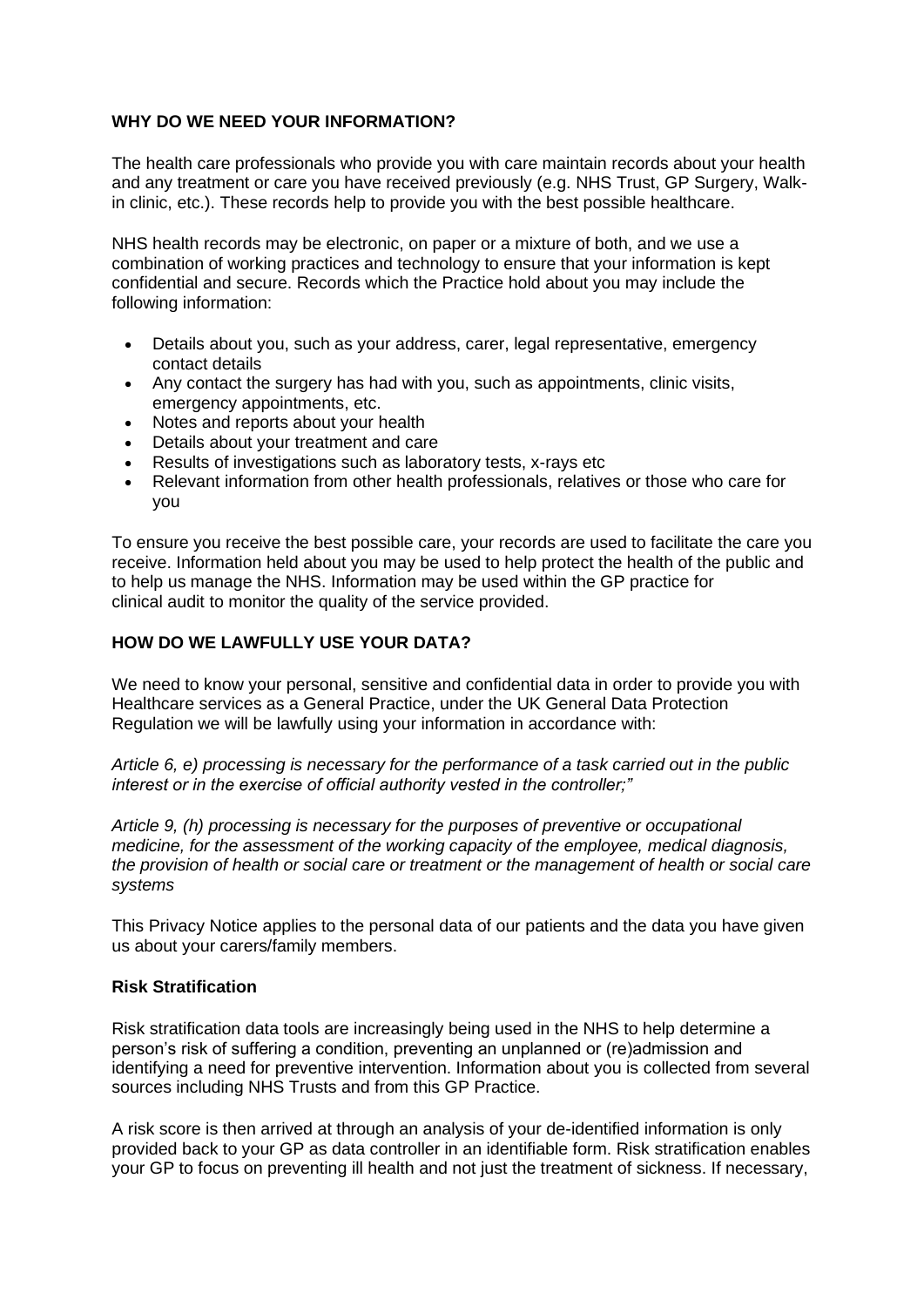your GP may be able to offer you additional services. Please note that you have the right to opt out of your data being used in this way – please see the section on Your Rights below.

#### **Medicines Management**

The Practice may conduct Medicines Management reviews of medications prescribed to its patients under a processing arrangement with the Medicines Management Team at Sheffield Clinical Commissioning Group. This service performs a review of prescribed medications to ensure patients receive the most appropriate, up to date and cost-effective treatments.

## **HOW YOUR INFORMATION IS SHARED SO THAT THIS PRACTICE CAN MEET LEGAL REQUIREMENTS**

The law requires the practice to share information from your medical records in certain circumstances. Under the UKGDPR we will be lawfully using your information in accordance with

*Article 6(1)(c) – 'processing is necessary for compliance with a legal obligation to which the controller is subject…'*

*Article 9(2)(h) – 'processing is necessary for the purpose of preventative…medicine…the provision of health or social care or treatment or the management of health or social care systems and services...'*

Information is shared so that the NHS or Public Health England can, for example:

- plan and manage services
- check that the care being provided is safe
- prevent infectious diseases from spreading

We will share information with NHS Digital, the Care Quality Commission and local health protection team (or Public Health England) when the law requires us to do so. Please see below for more information.

We must also share your information if a court of law orders us to do so.

#### **NHS Digital**

NHS Digital is a national body which has legal responsibilities to collect information about health and social care services.

It collects information from across the NHS in England and provides reports on how the NHS is performing. These reports help to plan and improve services to patients.

This practice must comply with the law and will send data to NHS Digital, for example, when it is told to do so by the Secretary of State for Health or NHS England under the Health and Social Care Act 2012.

More information about NHS Digital and how it uses information can be found at: <https://digital.nhs.uk/home>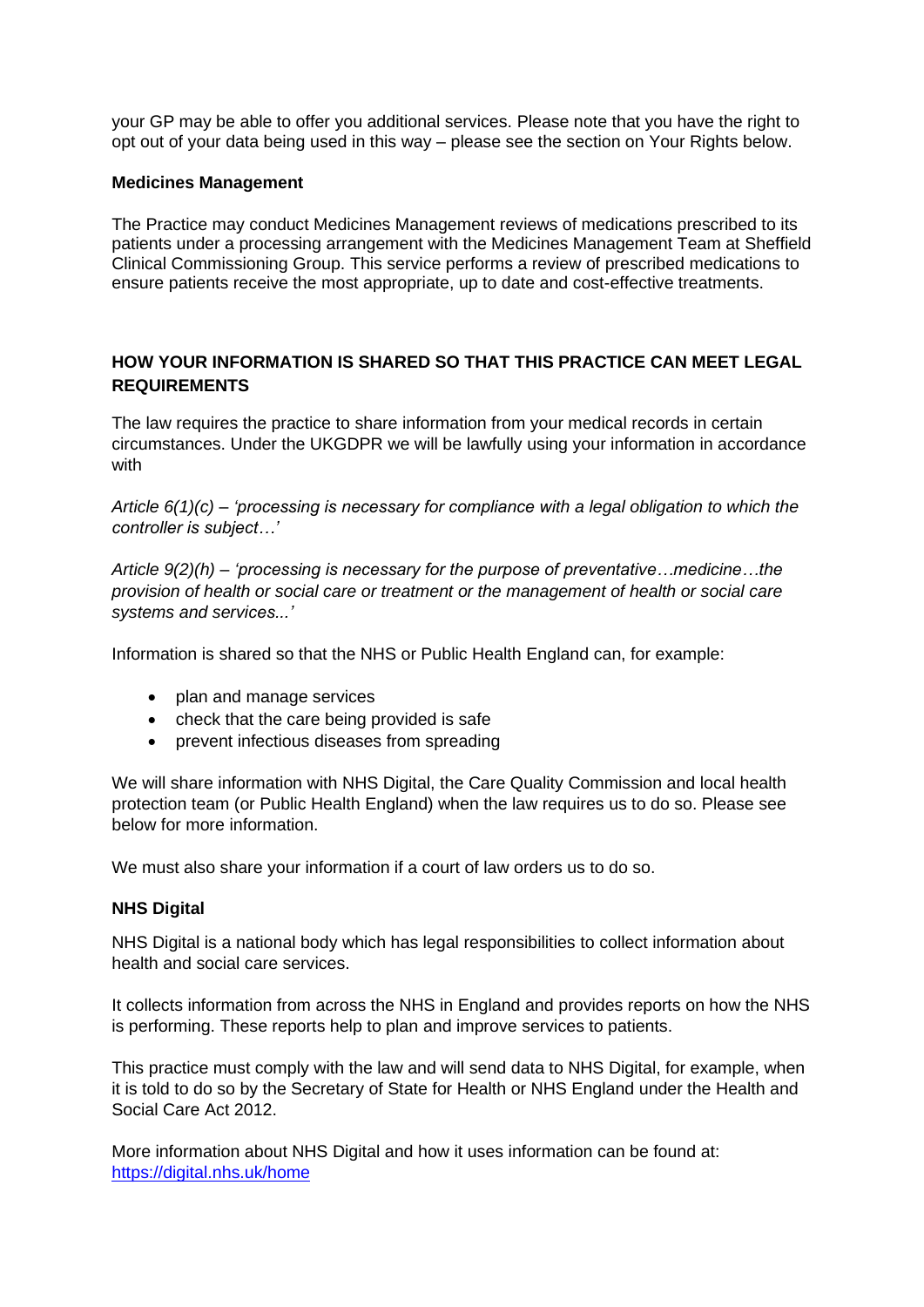[https://digital.nhs.uk/data-and-information/data-collections-and-data-sets/data](https://digital.nhs.uk/data-and-information/data-collections-and-data-sets/data-collections/general-practice-data-for-planning-and-research/transparency-notice)[collections/general-practice-data-for-planning-and-research/transparency-notice](https://digital.nhs.uk/data-and-information/data-collections-and-data-sets/data-collections/general-practice-data-for-planning-and-research/transparency-notice)

This practice is supporting vital health and care planning and research by sharing your data with NHS Digital. For more information about this see the GP [Practice Privacy Notice for General](https://digital.nhs.uk/data-and-information/data-collections-and-data-sets/data-collections/general-practice-data-for-planning-and-research/gp-privacy-notice)  [Practice Data for Planning and Research](https://digital.nhs.uk/data-and-information/data-collections-and-data-sets/data-collections/general-practice-data-for-planning-and-research/gp-privacy-notice).

#### **Care Quality Commission (CQC)**

The CQC regulates health and social care services to ensure that safe care is provided.

The law says that we must report certain serious events to the CQC, for example, when patient safety has been put at risk.

For more information about the CQC see:<http://www.cqc.org.uk/>

#### **Public Health**

- The law requires us to share data for public health reasons, for example to prevent the spread of infectious diseases or other diseases which threaten the health of the population.
- We will report the relevant information to local health protection team or Public Health England.

For more information about Public Health England and disease reporting see: <https://www.gov.uk/guidance/notifiable-diseases-and-causative-organisms-how-to-report>

#### **National screening programmes**

The NHS provides national screening programmes so that certain diseases can be detected at an early stage.

These screening programmes include bowel cancer, breast cancer, cervical cancer, aortic aneurysms and a diabetic eye screening service.

The law allows us to share your contact information with Public Health England so that you can be invited to the relevant screening programme. The following sections of the UK GDPR allow us to contact patients for screening.

*Article 6(1)(e) – 'processing is necessary…in the exercise of official authority vested in the controller...''*

*Article 9(2)(h) – 'processing is necessary for the purpose of preventative…medicine…the provision of health or social care or treatment or the management of health or social care systems and services...'*

For national screening programmes you can opt so that you no longer receive an invitation to a screening programme.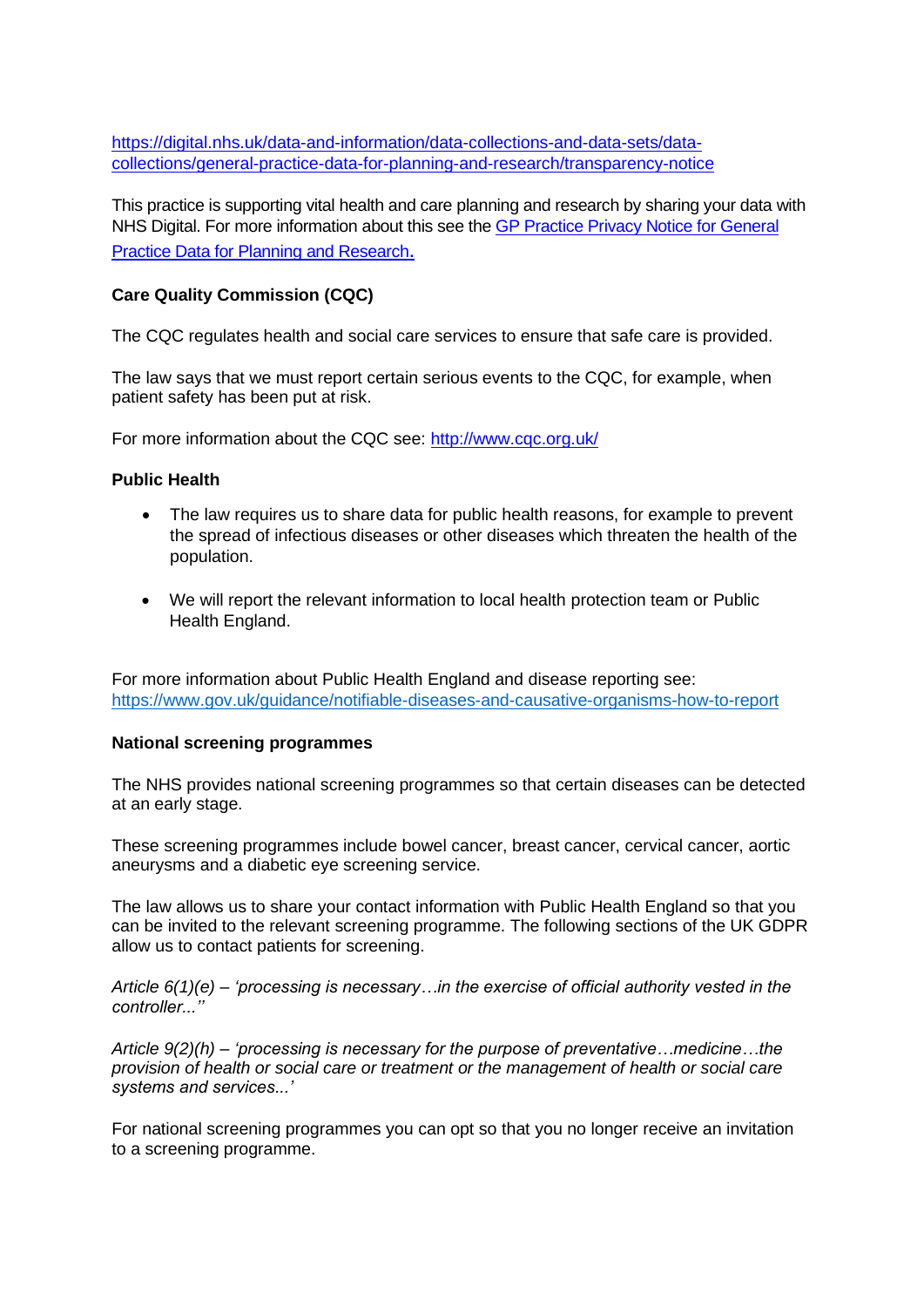See: [https://www.gov.uk/government/publications/opting-out-of-the-nhs-population](https://www.gov.uk/government/publications/opting-out-of-the-nhs-population-screening-programmes)[screening-programmes](https://www.gov.uk/government/publications/opting-out-of-the-nhs-population-screening-programmes)

More information can be found at: [https://www.gov.uk/topic/population-screening](https://www.gov.uk/topic/population-screening-programmes)[programmes](https://www.gov.uk/topic/population-screening-programmes) or speak to the practice.

#### **OUR COMMITMENT TO DATA PRIVACY AND CONFIDENTIALITY**

We are committed to protecting your privacy and will only use information collected lawfully in accordance with:

- Data Protection Act 2018
- The UK General Data Protection Regulation
- Human Rights Act 1998
- Common Law Duty of Confidentiality
- Health and Social Care Act 2012
- NHS Codes of Confidentiality, Information Security and Records Management

In the circumstances where we are required to use personal identifiable information, we will only do this if:

- The information is necessary for your direct healthcare, or
- We have received explicit consent from you to use your information for a specific purpose, or
- There is an overriding public interest in using the information:
	- o In order to safeguard an individual,
	- o To prevent a serious crime or in the case of Public Health or other emergencies, to protect the health and safety of others, or
- There is a legal requirement that allows or compels us to use or provide information (e.g. a formal court order or legislation), or
- We have permission from the Secretary of State for Health and Social Care to use certain confidential patient identifiable information when it is necessary for our work

Everyone working for the NHS has a legal and contractual duty to keep information about you confidential.

Our practice policy is to respect the privacy of our patients, their families and our staff and to maintain compliance with the UK General Data Protection Regulation (UKGDPR) and all UK specific Data Protection requirements. Our policy is to ensure all personal data related to our patients will be protected.

All employees and sub-contractors engaged by our practice are asked to sign a confidentiality agreement. The practice will, if required, sign a separate confidentiality agreement if the client deems it necessary. If a sub-contractor acts as a data processor an appropriate contract (art 24-28) will be established for the processing of your information.

Where information is held centrally and used for statistical purposes, we take strict measures to ensure that individual patients cannot be identified. Sometimes your information may be requested to be used for research purposes – the surgery will always gain your consent before releasing the information for this purpose in an identifiable format. In some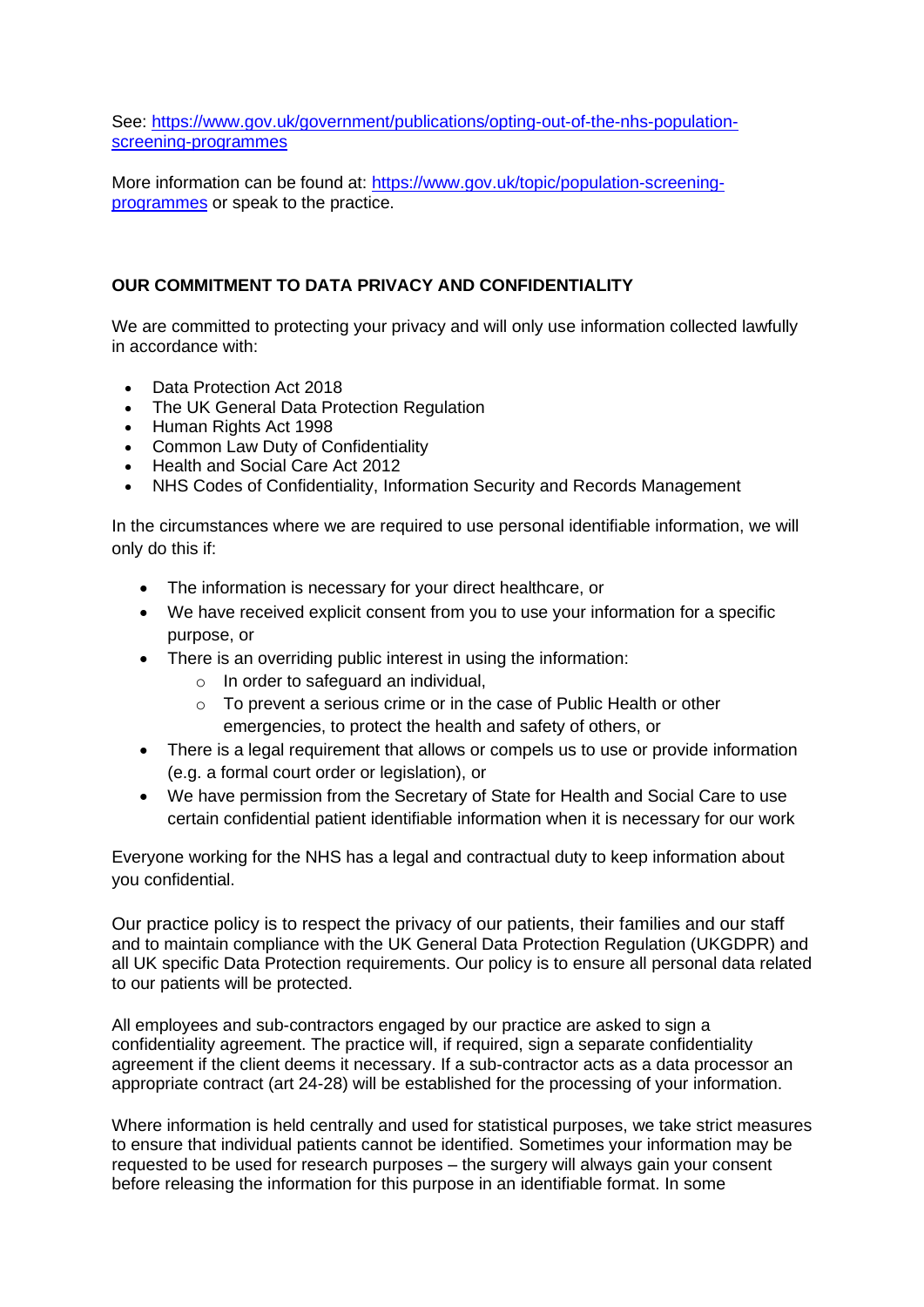circumstances you can Opt-out of the surgery sharing any of your information for research purposes – please see Your Rights section below.

## **WHERE YOUR CONSENT IS REQUIRED**

We would like to use your name, contact details and email address to inform you of services that may benefit you, with your consent only. There may be occasions where authorised research facilities would like you to take part in innovations, research, improving services or identifying trends.

At any stage where we would like to use your data for anything other than the specified purposes and where there is no lawful requirement for us to share or process your data, we will ensure that you have the ability to consent and opt out prior to any data processing taking place.

This information is not shared with third parties or used for any marketing and you can withdraw your consent at any time via phone, email or by informing the practice DPO as below.

#### **WHERE DO WE STORE YOUR INFORMATION?**

All the personal data we hold is processed and stored in the UK. Your information will not be sent outside of the UK where the laws do not protect your privacy to the same extent as the law in the UK. We will never sell any information about you.

No third parties have access to your personal data unless the law allows them to do so and appropriate safeguards have been put in place.

#### **WHO ARE OUR PARTNER ORGANISATIONS?**

We may also have to share your information, subject to strict agreements on how it will be used, with the following organisations:

- NHS Trusts / Foundation Trusts
- GPs
- NHS Commissioning Support Units
- Independent Contractors such as dentists, opticians, pharmacists
- Private Sector Providers
- Voluntary Sector Providers
- Ambulance Trusts
- Clinical Commissioning Groups
- Social Care Services
- NHS England (NHSE) and NHS Digital (NHSD)
- **Local Authorities**
- Education Services
- Fire and Rescue Services
- Police & Judicial Services
- Voluntary Sector Providers
- Private Sector Providers
- Other 'data processors' which you will be informed of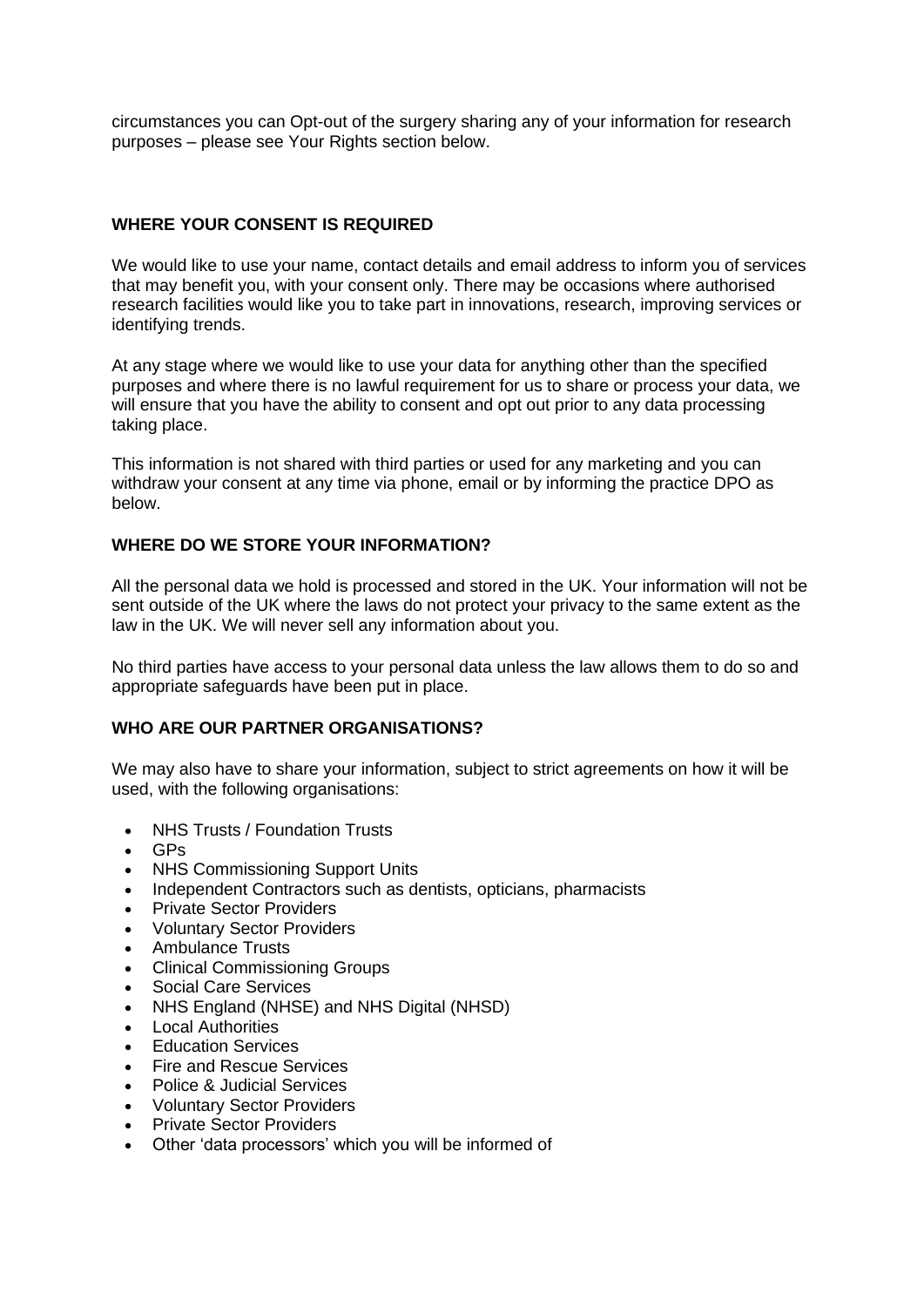We may also use external companies to process personal information, such as for archiving purposes. These companies are bound by contractual agreements to ensure information is kept confidential and secure. All employees and sub-contractors engaged by our practice are asked to sign a confidentiality agreement. If a sub-contractor acts as a data processor an appropriate contract (UKGDPR Article 24-28) will be established for the processing of your information.

## **HOW LONG WILL WE STORE YOUR INFORMATION?**

We are required under UK law to keep your information and data for the full retention periods as specified by the NHS Records management code of practice for health and social care and national archives requirements.

More information on records retention can be found online at [\(https://digital.nhs.uk/article/1202/Records-Management-Code-of-Practice-for-Health-and-](https://digital.nhs.uk/article/1202/Records-Management-Code-of-Practice-for-Health-and-Social-Care-2016)[Social-Care-2016](https://digital.nhs.uk/article/1202/Records-Management-Code-of-Practice-for-Health-and-Social-Care-2016) )

## **YOUR RIGHTS**

Under the UK General Data Protection Regulation all individuals have certain rights in relation to the information which the Practice holds about them. Not all rights apply equally to all our processing activity as certain rights are not available depending on the lawful basis for the processing. To get in touch about these, please contact us. We will seek to deal with your request without undue delay, and in any event in accordance with the requirements of any applicable laws. Please note that we may keep a record of your communications to help us resolve any issues which you raise.

Examples of where rights may not apply - where our lawful basis is:

- Processing is necessary for the performance of a task carried out in the exercise of official authority vested in the controller - then rights of erasure, portability do not apply.
- Legal Obligation then rights of erasure, portability, objection, automated decision making and profiling do not apply.

If you require further detail each link below will take you to the Information Commissioner's Office's website where further detail is provided in section 'When does the right apply'.

These rights are:

- [The right to be informed about the processing of your data](https://ico.org.uk/your-data-matters/your-right-to-be-informed-if-your-personal-data-is-being-used/)
- [The right of access to the data held about you](https://ico.org.uk/your-data-matters/your-right-of-access/)
- [The right to have that information amended in the event that it is not accurate](https://ico.org.uk/your-data-matters/your-right-to-get-your-data-corrected/)
- [The right to have the information deleted](https://ico.org.uk/your-data-matters/your-right-to-get-your-data-deleted/)
- [The right to restrict processing](https://ico.org.uk/your-data-matters/your-right-to-limit-how-organisations-use-your-data/)
- [The right to have your data transferred to another organisation \(data portability\)](https://ico.org.uk/your-data-matters/your-right-to-data-portability/)
- [The right to object to processing](https://ico.org.uk/your-data-matters/the-right-to-object-to-the-use-of-your-data/)
- [Rights in relation to automated decision making and profiling](https://ico.org.uk/your-data-matters/your-rights-relating-to-decisions-being-made-about-you-without-human-involvement/)

Under the [NHS Constitution](https://www.gov.uk/government/publications/the-nhs-constitution-for-england/the-nhs-constitution-for-england) you have the right to privacy and to expect the NHS to keep your information confidential and secure.

You have the right to be informed about how your information is used.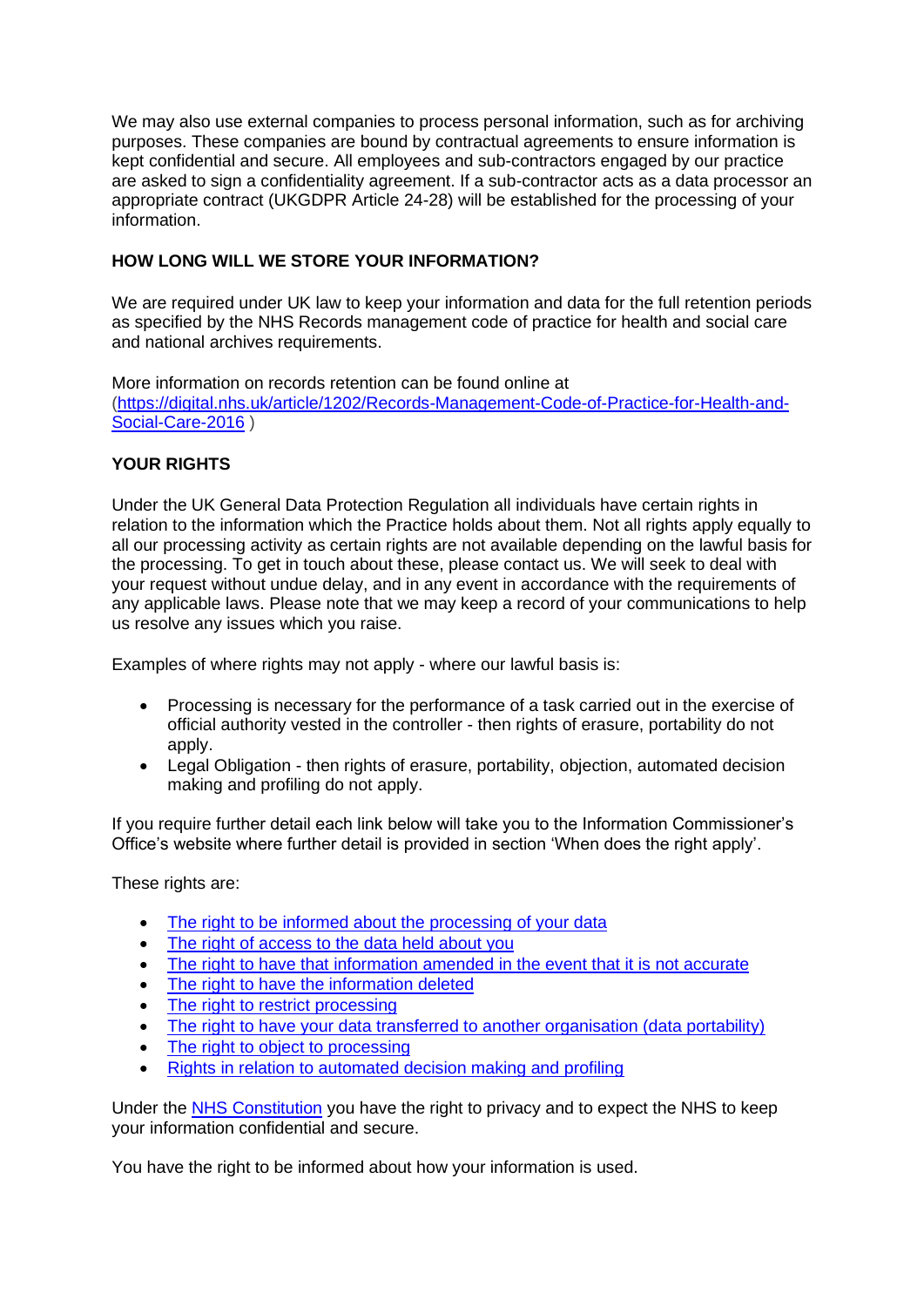Supporting these rights patients in England also have the right under the NHS Constitution to request that their personal confidential data is not used for reasons other than their individual care and treatment. The process for applying this right is called the 'National Patient Data Opt-out' this gives patients and the public the opportunity to make an informed choice about whether they wish their personally identifiable data to be used just for their individual care and treatment or also used for research and planning purposes.

However, there are exemptions to this, the national patient data opt-out applies unless:

- There is a mandatory legal requirement or an overriding public interest for the data to be shared e.g. Adults and Children safeguarding.
- The opt-out does not apply when the individual has consented to the sharing of their data; or
- Where the data is anonymised in line with the Information Commissioner's Office (ICO) Code of Practice on Anonymisation.

To be compliant with the national data opt-out policy the Practice has put procedures in place to review uses or disclosures of confidential patient information against the national data opt-out operational policy guidance.

If you believe the Practice is using your personal information in a way you would object to or contrary to your National Patient Data Opt-Out request, you have the right to object and have your objections considered and where your wishes cannot be followed, to be told the reasons including the legal basis.

For further details of the national patient data opt out can be found here: <https://www.nhs.uk/your-nhs-data-matters/>

#### **Access to your personal information**

Data Subject Access Requests (DSAR): You have a right under the Data Protection legislation to request access to view or to obtain copies of what information the surgery holds about you and to have it amended should it be inaccurate. To request this, you need to do the following:

- Your request should be made to the Practice for information from the hospital you should write direct to them
- There is no charge to have a copy of the information held about you
- We are required to respond to you within one month
- You will need to give adequate information (for example full name, address, date of birth, NHS number and details of your request) so that your identity can be verified, and your records located information we hold about you at any time.

#### **WHAT SHOULD YOU DO IF YOUR PERSONAL INFORMATION CHANGES?**

You should tell us so that we can update our records please contact the Practice Manager as soon as any of your details change, this is especially important for changes of address or contact details (such as your mobile phone number), the practice will from time to time ask you to confirm that the information we currently hold is accurate and up-to-date.